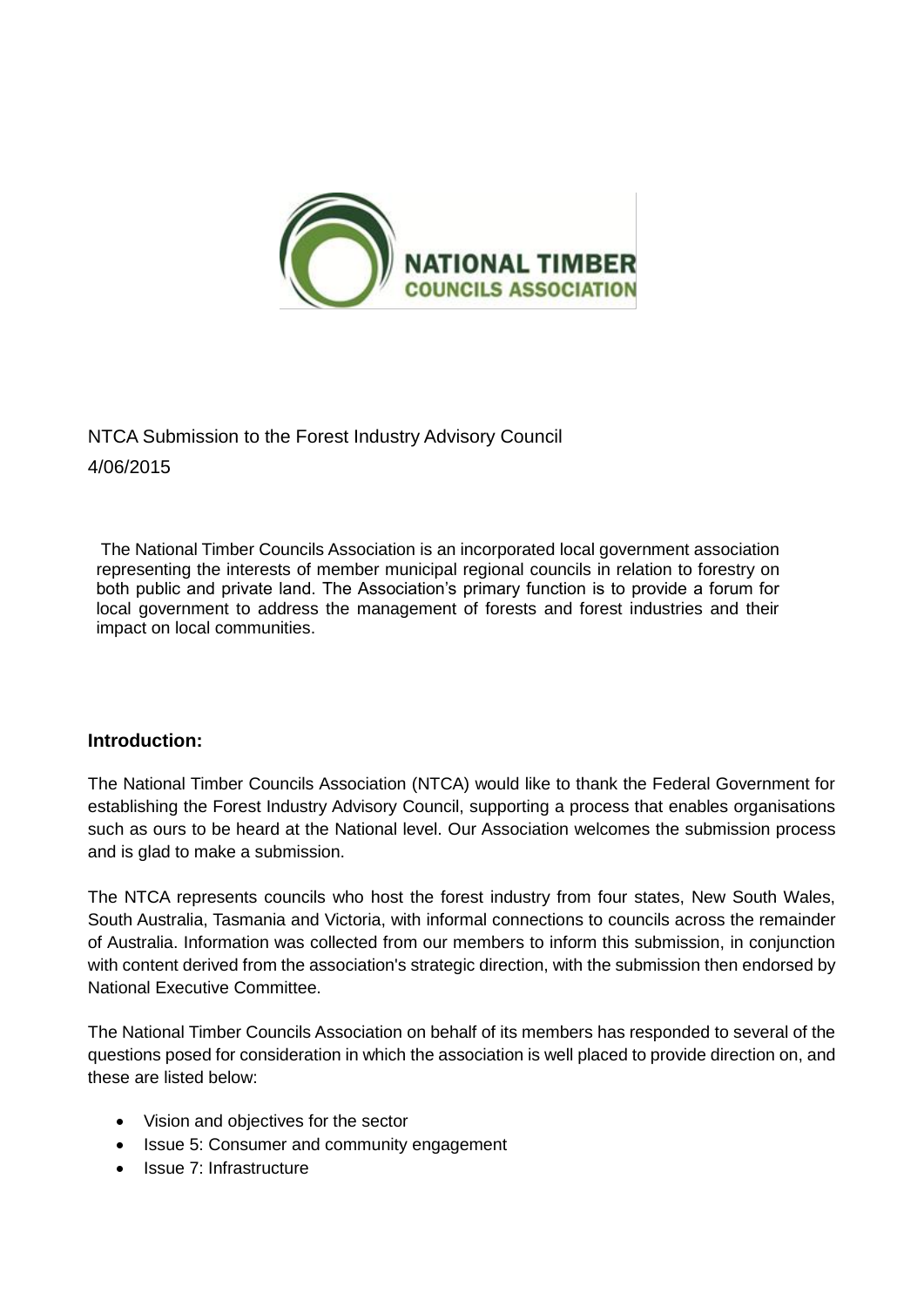# **Vision and objectives for the sector**

#### *1. What should the vision be for the forest products sector in the coming decades?*

An efficient and internationally competitive industry which supplies a diverse range of products into a range of domestic and international markets, which in turn supports resilient rural and regional communities who host the forest industry in Australia.

A reduction in the import deficit of forest and wood products in Australia.

#### *2. What specific objectives should underpin this vision?*

An articulated and strategic blueprint for the forest and wood products industry that builds on the strengths of the different forestry regions around Australia with respect to the current and future manufacturing and export capacities of these areas. This blueprint is created in consultation with the industry and other forestry stakeholders, creating capacity for strategic innovation across the sector.

#### **Issue 5: Consumer and community engagement**

#### *16. How can domestic and international consumers be better engaged on the environmental, economic and social credentials of Australian forest products?*

There are several areas in which domestic and international consumers can be better engaged on the environmental, economic and social credentials of Australian forest products.

NTCA supports the Regional Forest Agreement (RFA) review process, as these agreements assist in providing certainty for jobs in regional Australia. This issue is of pressing concern to regional communities who depend on the forest industry as they face a lack of certainty after the current agreements expire. Being able to communicate both domestically and internationally that the Australian forest industry supports economically viable, resilient rural communities will assist in gaining social license for the industry.

The certification process in Australia is designed to give a "tick of approval" to the environmental, economic and social credentials of Australian forest products, and the NTCA supports the certification processes in Australia, however currently these certifications are not currently recognised by the majority of the public in Australia. Furthermore, anti-forestry groups attempt to use certification processes for political means, threatening strategic withdrawal of support from such processes. It is important to more effectively communicate the buy-in that these certification processes have with a range of forest stakeholders through the creation of such processes, and make it harder for organisations to credibly withdraw their support.

Continued education of the public is also required, with great examples such as the Make it Wood campaign showing benefits through increased understanding of the relationship between wood materials used in built form, and the capacity for wood to act as a carbon storage mechanism.

Other activities being executed at a local level can have a big impact in increasing knowledge of the potential of the social, economic and environmental benefit of Australia's forest and wood products industry as well. Many local governments undertake activities in this educational space; Latrobe City Council has implemented a Wood Encouragement Policy, which has the power to initiate discussions about the uses of wood, which in turn educates the community about the many benefits of using wood in the built environment. Pyrenees Shire Council and Mount Gambier council (amongst others) have implemented bioenergy projects which help educate while explaining the social, economic and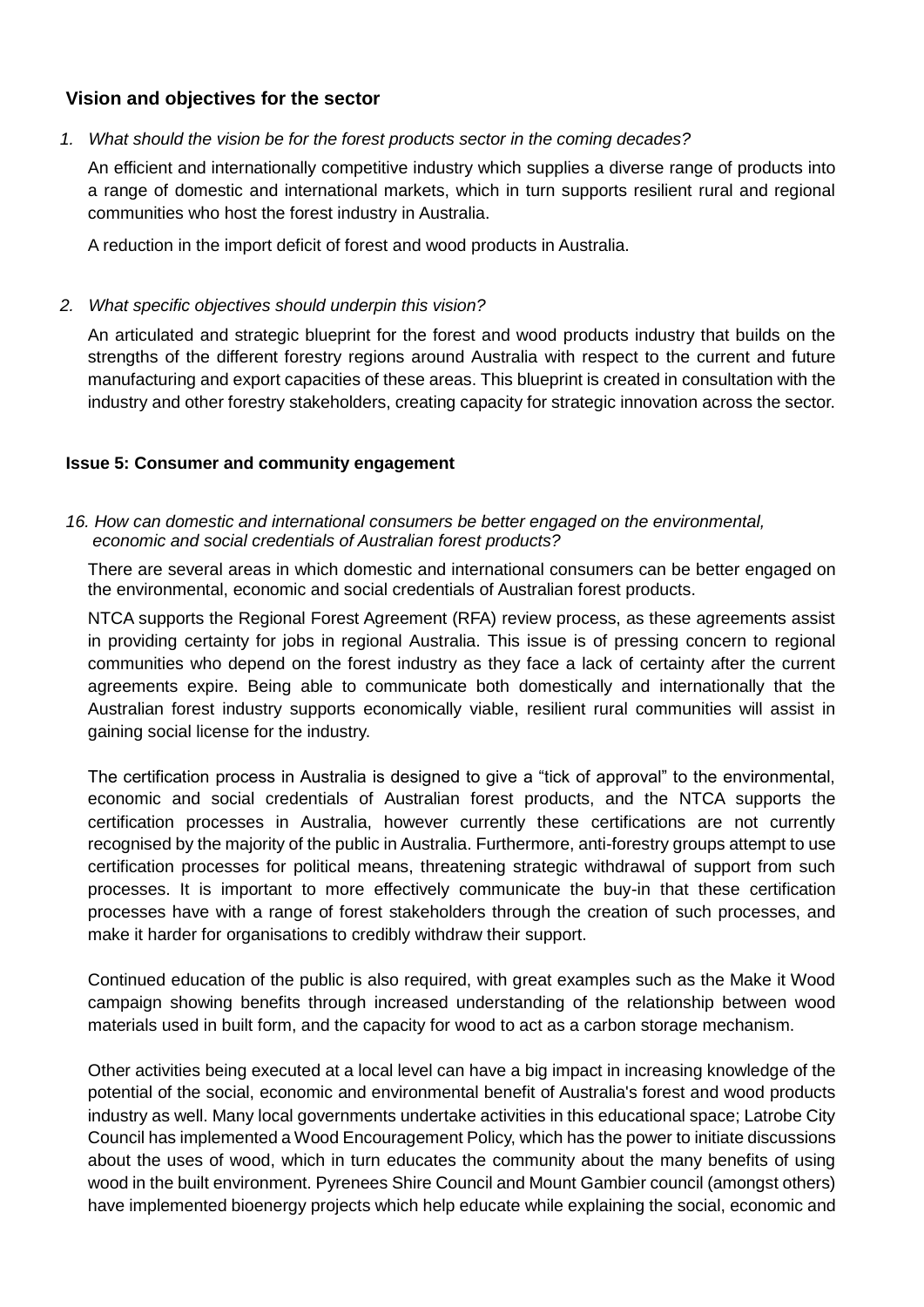environmental benefits of bioenergy and it's potential in Australia. Local projects can be used as case studies have great educational benefits for the local communities, and can propagate positive stories for the Australian forest industry.

#### *17. How important are consumer awareness programs to the future prosperity of the sector?*

Consumer awareness programs are particularly important to the future prosperity of the sector, as they assist in access to market. There is a large array of information material developed by antiforestry groups which capitalise on emotional arguments and fallacies; it is important to counter-act these market-restricting activities through positive and accurate awareness programs aimed at both domestic and international consumers.

#### *18. Can forest certification be better leveraged to achieve stronger demand and better prices for Australian forest products and, if so, how?*

Visibility of certification brands needs to be improved to assist with this issue. Forest certification is currently most effective as a market promoting force in the relationship between most links of the supply chain, and decreases in effectiveness as a brand recognised by customer consumers at the retail level. Increased recognition of the certification brands, along with a greater understanding of the public relating to the certification process can assist in certified products demanding better prices for Australian forest products.

#### **Issue 7: Infrastructure**

## *22. What infrastructure will be required to respond to future demand for Australian forest products?*

Local governments across who host the forest industry across Australia play a large role in providing the forest industry with the infrastructure required to transport forest and wood products across the first and last portion of the journey, and the timber heads from the forest to the market.

Transporting forest and wood products is one of the most expensive parts of doing business in the sector, and better roads will benefit the efficiency and safety of the entire industry. Bad roads damage trucks, create inefficiency and make the industry less competitive internationally.

Local communities who in forestry regions are generally more supportive of the forest and wood products industry, with local benefits such as employment being felt in these regions along with an increased understanding of the industry as well. Poor quality and damaged roads as a consequence of the industries activities can create tension in the place that most supports the industry in Australia.

Furthermore, the forest industry knows no local government area boundaries. Local government areas may host certain parts of the industry, but do not feel the extent of the benefits that the timber industry provides Australia as a whole. Timber may be harvested in a certain local government area and then transported on the roads of another local government area to arrive in a third local government area for manufacturing or export. The majority of the employment benefits are felt at the end location, while the councils who assist in the timber being transported on local roads have little capacity to provide adequate infrastructure to drive efficient transport. The forest industry is an industry of national significance; however local councils take on large infrastructure maintenance costs to facilitate the process. The first leg of the journey to market is on small council roads who can least afford to maintain them, while many of the benefits are felt at further on in the path to market.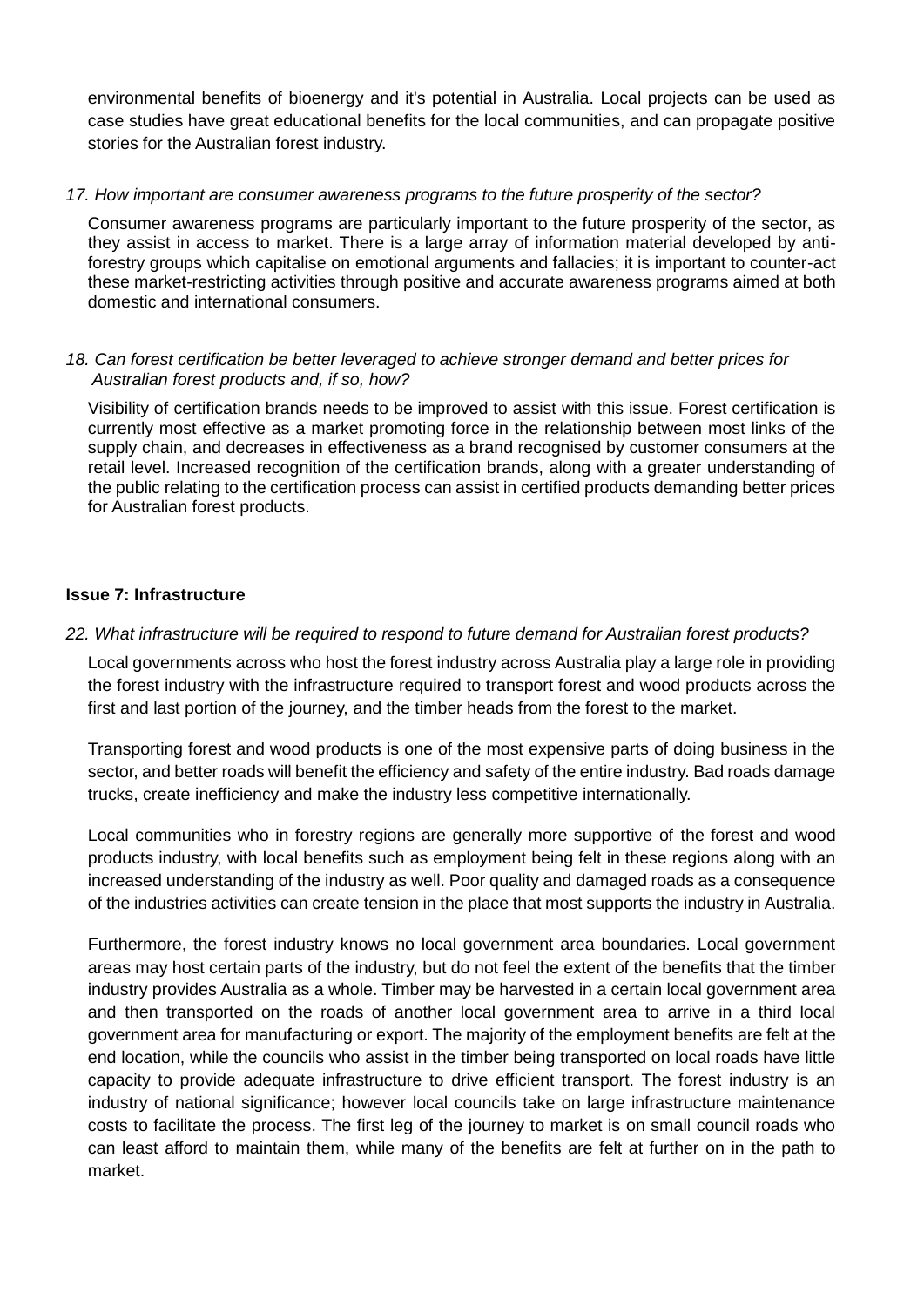An example of this is the relatively small and under resourced council in the North-East of Victoria. Towong Shire Council has many of its plantations harvested and transported to the neighbouring council of Alpine Shire Council, who hosts manufacturing facilities. Few employment benefits are felt, and the council has a large network of local government roads used to support the forest industry with a particularly small rate base to maintain the infrastructure resource to a standard that the timber industry requires of it. Alpine Shire council shares the infrastructure issues, however due to the larger work force and manufacturing industries present that relate to the forest industry, are in a better position to support the large infrastructure requirements of the industry. Strategic federal funding of local government roads that facilitate Australian forest products as they head to market would enable a more efficient industry, and provide safety for the communities that host the industry.

Another relevant case study is the situation currently in Kyogle Shire Council. This council manages 213 timber bridges and 129 concrete bridges, with one bridge for every thirty Kyogle Council residents, while the average Australia-wide is one bridge for every 800 residents. Furthermore, over 70 of the timber bridges are over 70 years old. The cost of replacement for these bridges is over \$50 million dollars in this one local government area, and at the current rate of renewal this will take 25 years to replace all bridges to a standard that does not impede the timber industry and the many other industries that use this infrastructure. During this time more bridges will have load limits applied, which in some cases locks up large forest resources. The Federal Government Bridges Renewal Programme could have the capacity to have a major impact on this issue; however in the first year of the program no funding was received. More bridge closures are expected in this area. This is one local government area, however many similar councils who host the forest industry face the same problem, locking up the capacity of the forest industry's harvesting activities now and into the future.

The timber industry is a substantial contributor to Australia's regional and overall economies. The road infrastructure required for the efficient operation of the forest industries is not necessarily more extensive than that required by other primary production sectors, but it involves the use of roads in more remote areas and often in more difficult terrain.

The timber industry is in transition from timber production from public native forests to privatelyowned industrial plantations, and has a maturing plantation timber resource. In an Australian Government publication by the Australian Bureau of Agricultural and Resource Economics and Sciences (ABARES) released in May 2012, the national log supply identified from plantation log harvest alone was 18.6 million cubic metres. This figure has been identified to increase to an annual average of 26 million cubic metres in the 2010 – 2014 period, and to an annual average of 29 million cubic metres a year in the 2015 – 2019 period. Adequate road infrastructure will be required to efficiently transport the increases in harvested timber. Adequate road infrastructure will also lead to reduced transport costs, which is a direct way of improving the domestic and international competitiveness of Australia's forest industries, which underpins job security and new investment in the sector and in regional Australia.

As many rural councils face challenges with financial viability, the infrastructure gap has continued to grow. Various collectives of councils around Australia have approached the analysis of this issue as it relates to the forest industry in different ways. An example of this is Timber Towns Victoria's Timber Industry Road Evaluation Study (TIRES). The TIRES report identifies all local government roads that actively service the industry and are of strategic importance to the industry. It then in consultation with the timber industry ranks these roads across the state with using a methodology that creates an ordered list through such inputs ad total tonnage, years to be used, whether the road is closed, whether there are other routes available, whether the road facilitates larger trucks, amongst many other factors. This creates the capacity for strategic investments in road infrastructure